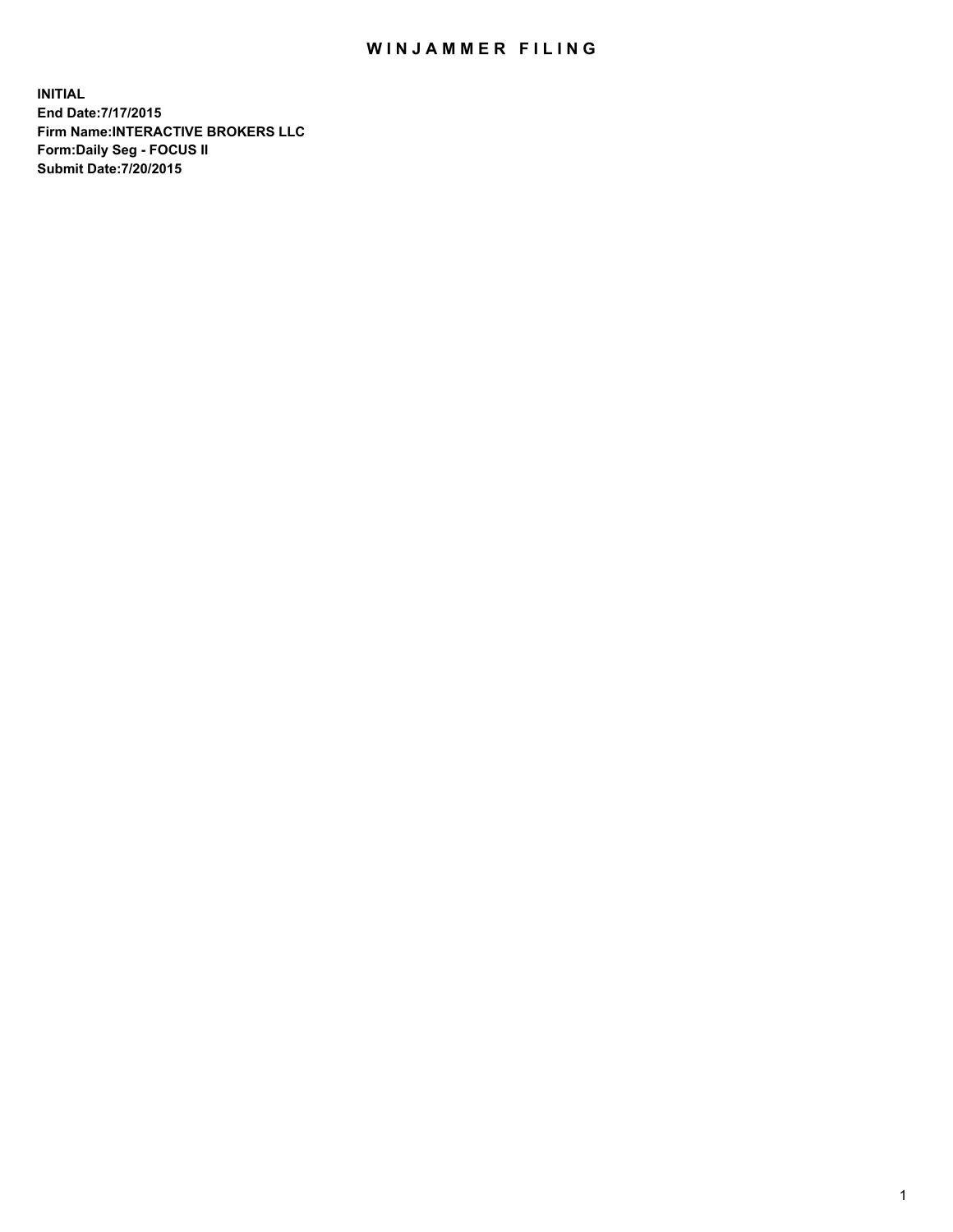## **INITIAL End Date:7/17/2015 Firm Name:INTERACTIVE BROKERS LLC Form:Daily Seg - FOCUS II Submit Date:7/20/2015 Daily Segregation - Cover Page**

| Name of Company<br><b>Contact Name</b><br><b>Contact Phone Number</b><br><b>Contact Email Address</b>                                                                                                                                                                                                                          | <b>INTERACTIVE BROKERS LLC</b><br><b>Michael Ellman</b><br>203-422-8926<br>mellman@interactivebrokers.co<br>$m$ |
|--------------------------------------------------------------------------------------------------------------------------------------------------------------------------------------------------------------------------------------------------------------------------------------------------------------------------------|-----------------------------------------------------------------------------------------------------------------|
| FCM's Customer Segregated Funds Residual Interest Target (choose one):<br>a. Minimum dollar amount: ; or<br>b. Minimum percentage of customer segregated funds required:% ; or<br>c. Dollar amount range between: and; or<br>d. Percentage range of customer segregated funds required between: % and %.                       | $\overline{\mathbf{0}}$<br>0<br>155,000,000 245,000,000<br>00                                                   |
| FCM's Customer Secured Amount Funds Residual Interest Target (choose one):<br>a. Minimum dollar amount: ; or<br>b. Minimum percentage of customer secured funds required:%; or<br>c. Dollar amount range between: and; or<br>d. Percentage range of customer secured funds required between: % and %.                          | $\overline{\mathbf{0}}$<br>0<br>80,000,000 120,000,000<br>0 <sub>0</sub>                                        |
| FCM's Cleared Swaps Customer Collateral Residual Interest Target (choose one):<br>a. Minimum dollar amount: ; or<br>b. Minimum percentage of cleared swaps customer collateral required:% ; or<br>c. Dollar amount range between: and; or<br>d. Percentage range of cleared swaps customer collateral required between:% and%. | $\overline{\mathbf{0}}$<br>$\underline{\mathbf{0}}$<br>0 <sub>0</sub><br>0 <sub>0</sub>                         |

Attach supporting documents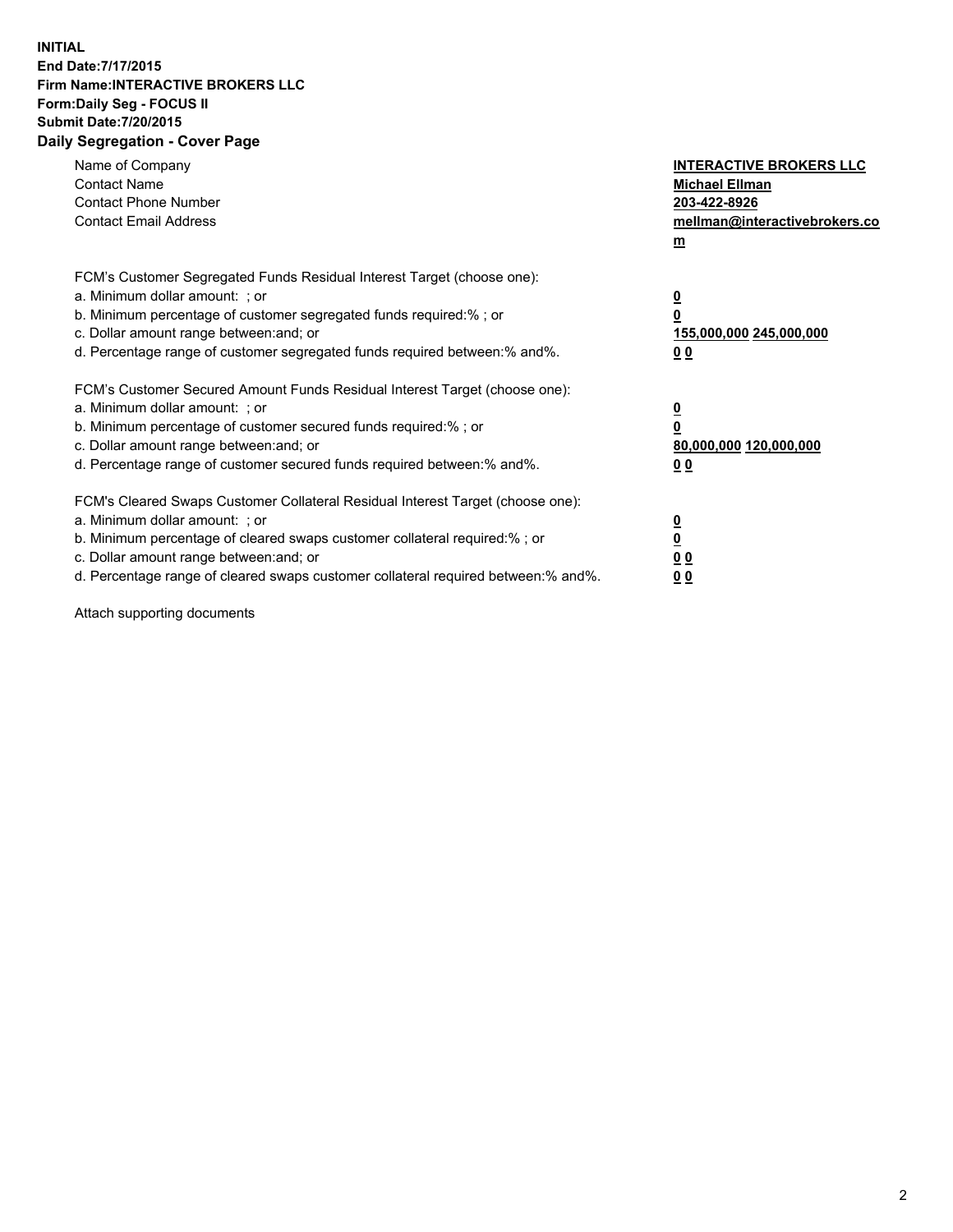## **INITIAL End Date:7/17/2015 Firm Name:INTERACTIVE BROKERS LLC Form:Daily Seg - FOCUS II Submit Date:7/20/2015 Daily Segregation - Secured Amounts**

|          | <b>Pany Obyroganon</b> Obbarba Annoann                                                             |                                                       |
|----------|----------------------------------------------------------------------------------------------------|-------------------------------------------------------|
|          | Foreign Futures and Foreign Options Secured Amounts                                                |                                                       |
|          | Amount required to be set aside pursuant to law, rule or regulation of a foreign                   | $0$ [7305]                                            |
|          | government or a rule of a self-regulatory organization authorized thereunder                       |                                                       |
| 1.       | Net ledger balance - Foreign Futures and Foreign Option Trading - All Customers                    |                                                       |
|          | A. Cash                                                                                            | 391,008,411 [7315]                                    |
|          | B. Securities (at market)                                                                          | $0$ [7317]                                            |
| 2.       | Net unrealized profit (loss) in open futures contracts traded on a foreign board of trade          | 44,011,273 [7325]                                     |
| 3.       | Exchange traded options                                                                            |                                                       |
|          | a. Market value of open option contracts purchased on a foreign board of trade                     | 46,430 [7335]                                         |
|          | b. Market value of open contracts granted (sold) on a foreign board of trade                       | -94,707 [7337]                                        |
| 4.       | Net equity (deficit) (add lines 1.2. and 3.)                                                       | 434,971,407 [7345]                                    |
| 5.       | Account liquidating to a deficit and account with a debit balances - gross amount                  | 71,274 [7351]                                         |
|          | Less: amount offset by customer owned securities                                                   | 0 [7352] 71,274 [7354]                                |
| 6.       | Amount required to be set aside as the secured amount - Net Liquidating Equity                     | 435,042,681 [7355]                                    |
|          | Method (add lines 4 and 5)                                                                         |                                                       |
| 7.       | Greater of amount required to be set aside pursuant to foreign jurisdiction (above) or line        | 435,042,681 [7360]                                    |
|          | 6.                                                                                                 |                                                       |
|          | FUNDS DEPOSITED IN SEPARATE REGULATION 30.7 ACCOUNTS                                               |                                                       |
| 1.       | Cash in banks                                                                                      |                                                       |
|          | A. Banks located in the United States                                                              | $0$ [7500]                                            |
|          | B. Other banks qualified under Regulation 30.7                                                     | 0 [7520] 0 [7530]                                     |
| 2.       | Securities                                                                                         |                                                       |
|          | A. In safekeeping with banks located in the United States                                          | 442,511,616 [7540]                                    |
|          | B. In safekeeping with other banks qualified under Regulation 30.7                                 | 0 [7560] 442,511,616 [7570]                           |
| 3.       | Equities with registered futures commission merchants                                              |                                                       |
|          | A. Cash                                                                                            | $0$ [7580]                                            |
|          | <b>B.</b> Securities                                                                               | $0$ [7590]                                            |
|          | C. Unrealized gain (loss) on open futures contracts                                                | $0$ [7600]                                            |
|          | D. Value of long option contracts                                                                  | $0$ [7610]                                            |
|          | E. Value of short option contracts                                                                 | 0 [7615] 0 [7620]                                     |
| 4.       | Amounts held by clearing organizations of foreign boards of trade                                  |                                                       |
|          | A. Cash                                                                                            | $0$ [7640]                                            |
|          | <b>B.</b> Securities                                                                               | $0$ [7650]                                            |
|          | C. Amount due to (from) clearing organization - daily variation                                    | $0$ [7660]                                            |
|          | D. Value of long option contracts                                                                  | $0$ [7670]                                            |
|          | E. Value of short option contracts                                                                 | 0 [7675] 0 [7680]                                     |
| 5.       | Amounts held by members of foreign boards of trade                                                 |                                                       |
|          | A. Cash                                                                                            | 102,622,011 [7700]                                    |
|          | <b>B.</b> Securities                                                                               | $0$ [7710]                                            |
|          | C. Unrealized gain (loss) on open futures contracts                                                | 27,216,793 [7720]                                     |
|          | D. Value of long option contracts                                                                  | 46,434 [7730]                                         |
|          | E. Value of short option contracts                                                                 | <mark>-94,701</mark> [7735] <u>129,790,537</u> [7740] |
| 6.       | Amounts with other depositories designated by a foreign board of trade                             | $0$ [7760]                                            |
| 7.       | Segregated funds on hand                                                                           | $0$ [7765]                                            |
| 8.<br>9. | Total funds in separate section 30.7 accounts                                                      | 572,302,153 [7770]                                    |
|          | Excess (deficiency) Set Aside for Secured Amount (subtract line 7 Secured Statement                | 137,259,472 [7380]                                    |
| 10.      | Page 1 from Line 8)<br>Management Target Amount for Excess funds in separate section 30.7 accounts |                                                       |
| 11.      | Excess (deficiency) funds in separate 30.7 accounts over (under) Management Target                 | 80,000,000 [7780]                                     |
|          |                                                                                                    | 57,259,472 [7785]                                     |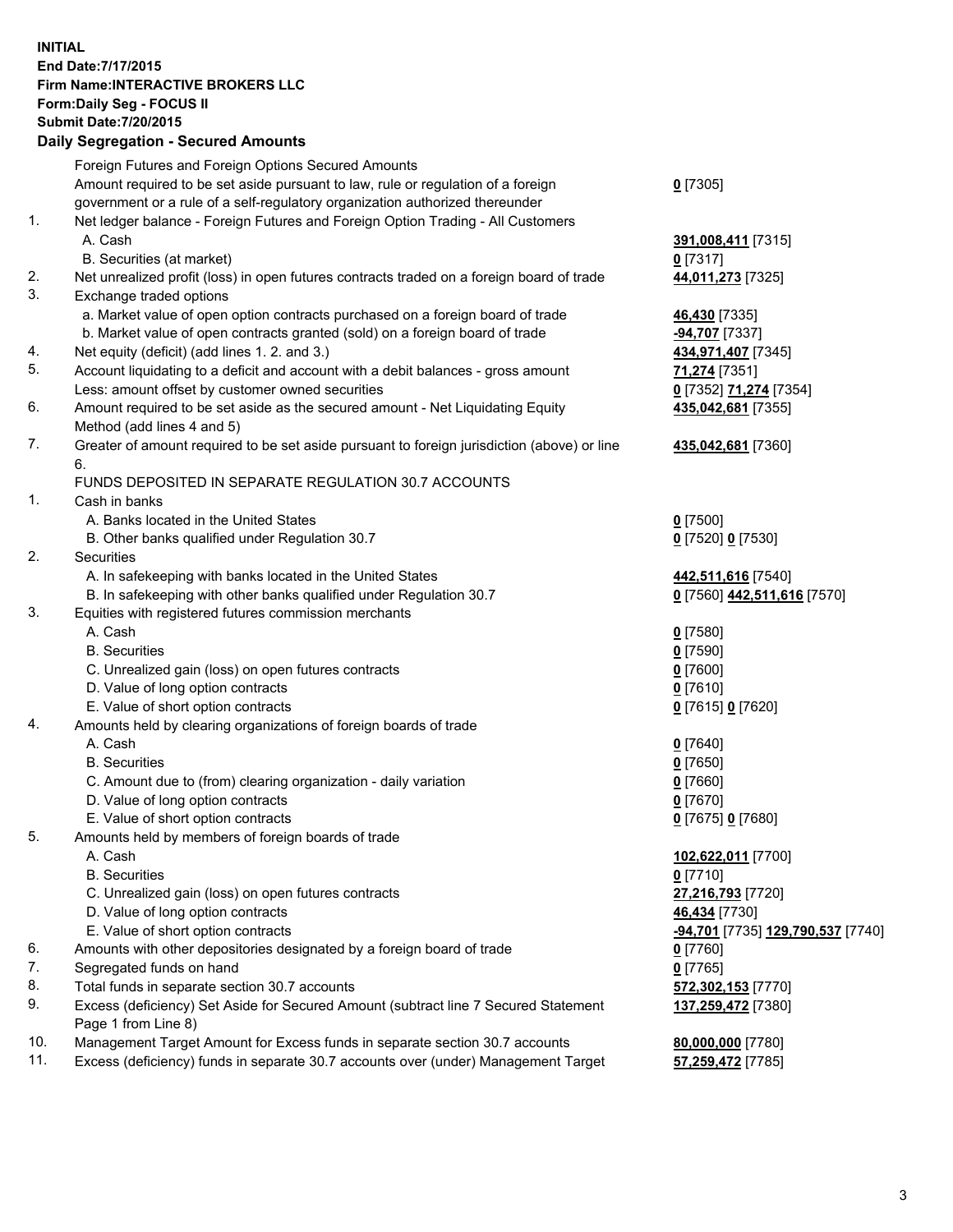**INITIAL End Date:7/17/2015 Firm Name:INTERACTIVE BROKERS LLC Form:Daily Seg - FOCUS II Submit Date:7/20/2015 Daily Segregation - Segregation Statement** SEGREGATION REQUIREMENTS(Section 4d(2) of the CEAct) 1. Net ledger balance A. Cash **2,684,268,727** [7010] B. Securities (at market) **0** [7020] 2. Net unrealized profit (loss) in open futures contracts traded on a contract market **-19,855,950** [7030] 3. Exchange traded options A. Add market value of open option contracts purchased on a contract market **74,894,016** [7032] B. Deduct market value of open option contracts granted (sold) on a contract market **-134,999,024** [7033] 4. Net equity (deficit) (add lines 1, 2 and 3) **2,604,307,769** [7040] 5. Accounts liquidating to a deficit and accounts with debit balances - gross amount **233,421** [7045] Less: amount offset by customer securities **0** [7047] **233,421** [7050] 6. Amount required to be segregated (add lines 4 and 5) **2,604,541,190** [7060] FUNDS IN SEGREGATED ACCOUNTS 7. Deposited in segregated funds bank accounts A. Cash **472,472,413** [7070] B. Securities representing investments of customers' funds (at market) **1,350,334,909** [7080] C. Securities held for particular customers or option customers in lieu of cash (at market) **0** [7090] 8. Margins on deposit with derivatives clearing organizations of contract markets A. Cash **12,877,970** [7100] B. Securities representing investments of customers' funds (at market) **106,679,757** [7110] C. Securities held for particular customers or option customers in lieu of cash (at market) **0** [7120] 9. Net settlement from (to) derivatives clearing organizations of contract markets **458,026** [7130] 10. Exchange traded options A. Value of open long option contracts **1,186,426** [7132] B. Value of open short option contracts **-4,256,041** [7133] 11. Net equities with other FCMs A. Net liquidating equity **-54,214,435** [7140] B. Securities representing investments of customers' funds (at market) **922,995,316** [7160] C. Securities held for particular customers or option customers in lieu of cash (at market) **0** [7170] 12. Segregated funds on hand **0** [7150] 13. Total amount in segregation (add lines 7 through 12) **2,808,534,341** [7180] 14. Excess (deficiency) funds in segregation (subtract line 6 from line 13) **203,993,151** [7190] 15. Management Target Amount for Excess funds in segregation **155,000,000** [7194]

16. Excess (deficiency) funds in segregation over (under) Management Target Amount Excess

**48,993,151** [7198]